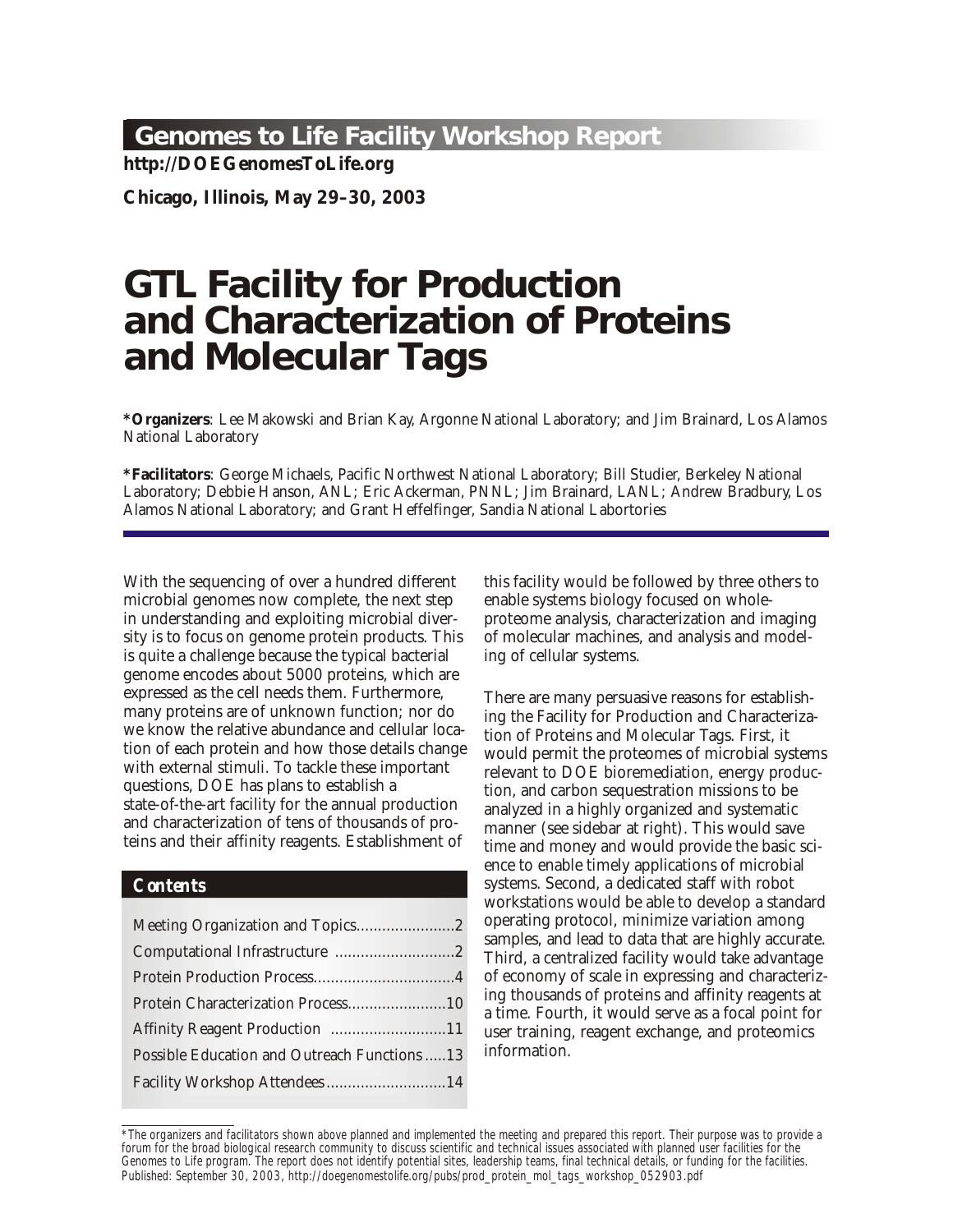<span id="page-1-0"></span>Users would include scientists participating in the Genomes to Life (GTL) program, the DOE laboratory system, academia, and industry. This facility would provide valuable materials (e.g., clones, proteins, affinity reagents) to the other three (see sidebar, GTL Protein Production Facility Deliverables). Protocols, proteins, and databases also would be distributed throughout DOE labs working on relevant biological systems, as well as to interested scientists in academia and industry. Finally, the availability of these reagents probably would entice other investigators and labs into working on these biological systems.

## **Meeting Organization and Topics**

The workshop, held May 29–30, 2003, was convened at the Biosciences Division of Argonne National Laboratory. It was attended by representatives from the Department of Energy and National Institutes of Health as well as scientists from the national DOE laboratory system, academia, and industry. Over a 2-day period, six sessions focused on the

• role of bioinformatics in identifying genes, tracking samples, and linking data;

#### **Microbial Research Targets**

Expressing and characterizing the proteomes of microbes with relevance to bioremediation, energy production, and carbon sequestration represent an important goal. Initial targets should be microbial systems that are the focus of existing GTL projects and for which complete or draft genome sequence is available. These candidate microbes include *Shewanella oneidensis*, *Geobacter metallireducens*, *Geobacter sulfurreducens*, *Deinococcus radiodurans*, *Pseuduomonas putida*, *Rhodopseudomonas palustris*, *Prochlorococcus marinus*, and *Synechococcus*. Target selection could be based on prioritization of additional microbial systems that are undergoing complete genome sequencing under DOE funding at the Joint Genome Institute and The Institute for Genomic Research, as well as microbes that become the future focus of the GTL program.

### **GTL Protein Production Facility Deliverables**

- Production of the entire protein repertoire encoded in each microbe's genome
- Clones, protocols, data for protein production outcomes, and milligram quantities of each protein
- Protein variants designed for specific applications
- Affinity reagents for each protein produced, along with protocols and data
- Protein characterization data (biophysical and biochemical)
- technical challenges involving the cloning, expression, purification, and characterization of thousands of proteins at a time, including membrane proteins, periplasmic proteins, and very large proteins; and
- scientific challenges of developing affinity reagents specific to each protein produced.

Summaries of these sessions and related topics follow. Major research and development needs are outlined in the sidebar on p. 2.

# **Computational Infrastructure**

Computing and informatics activities associated with the protein production facility comprise three elements and associated teams.

The first is a comprehensive protein pipeline control system (PPCS) and laboratory information man agement system (LIMS) that will automate the collection of data and actively manage the pipeline.

- PPCS will enable the facility to be managed by a modest number of dedicated production staff from local and remote control stations. PPCS will control the workflow through the high-through put pipelines in a completely automated fashion.
- The LIMS system should support real-time status monitoring of sample flow, quality, throughput parameters, and tracking. All sam-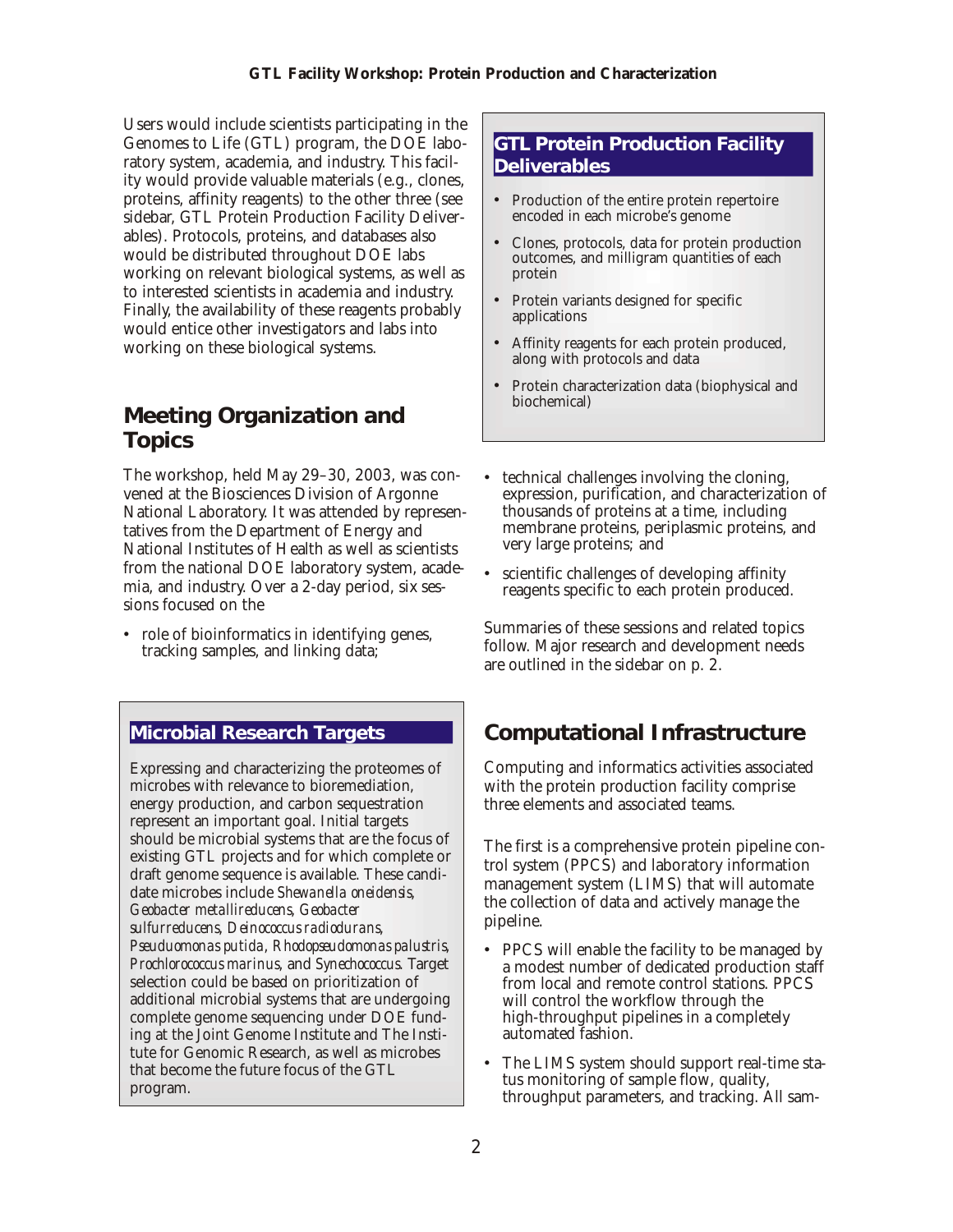#### **Computational Infrastructure**

ples, reagents, and work units will be bar coded and tracked. Data input to the LIMS system will be fully automated so humans are not required to input data, thus enabling rapid, accurate, and automatic data collection from key instruments. The LIMS system will construct a data package that parallels the flow of samples through the pipeline and will accompany material shipped to facility end users. It also will support monitoring of production runs, quality assessment, quality control, sample tracking, and status for both production staff and end users. Two LIMS systems are being evaluated for possible use in the protein production facility: the PRISM system, which is in active use at the Pacific Northwest National Laboratory, and the Nautilus system being used in a pilot project at the Oak Ridge National Laboratory. Compatibility with systems at other facilities is considered important. The LIMS system would interface to the bioinformatics environment, facilitating rapid integration of new data with existing databases. Particularly interesting is the rapid incorporation of knowledge of the successful application of a specific expression system or protocol to a gene of interest, enabling more accurate expression system assignment by bioinformaticists.

The second component of the computational infra structure is the bioinformatics environment (BE). BE will enable the comprehensive characterization of genomes, genes, and protein families necessary for making informed target decisions. The system will support the selection of appropriate expression systems for a targeted set of genes; the integration of diverse information sources to provide a comprehensive view of each protein; and the development of associated characterization databases, quality vectors, and provenance data. The primary external interface to data produced by the facility, BE will be developed in cooperation with partner DOE laboratories and key external user communities.

The third component is an ongoing simulation effort that will construct a mathematical model of the production facility, including key protocols, protein production and characterization workflow, and information flow through production high-through put pipe lines. (See sidebar, Computer Simulations of Facility Processes.) This simulation tool will be used to gain a better understanding of resource management and optimization decision points in the facility and will enable capacity planning, throughput estimation, and control-systems design. Without constant feedback and interaction with the experimental partners in this endeavor, simulation will be inadequate in helping the facility achieve its goals; very focused simulation driven by real applications has the potential to solve problems that otherwise would go unan swered.

#### **Protein Production Research and Development Needs**

Computer simulation of the production and characterization process.

- Informatics software to track samples and organize data.
- Annotation, bioinformatics, and genetic analyses of several microbial genomes that will serve as the facility's biological starting point.
- Research into data-handling systems and databases to ensure compatibility with interconnecting systems from other GTL facilities.
- Systems, suitable for automation, for error-free transfer of coding sequences among clones.
- Improved methods for identifying protein complexes and interaction partners.
- Systems for coexpression of multiple proteins in the same cell.
- Cost-effective purification tags and columns for high-throughput, automated protein purification.
- Cost-effective improvements or gel-electrophoresis substitutes, suitable for automation, to analyze protein expression and solubility.
- Application of microfluidics to protein characterization.
- General methods for expression, purification, and characterization of membrane proteins.
- Methods for expressing large proteins or independently folded domains.
- Optimization of refolding protocols and development of high-throughput refolding screens.
- New affinity reagent libraries and automation of the selection process.
- Validation of general conditions for storage of a wide range of proteins.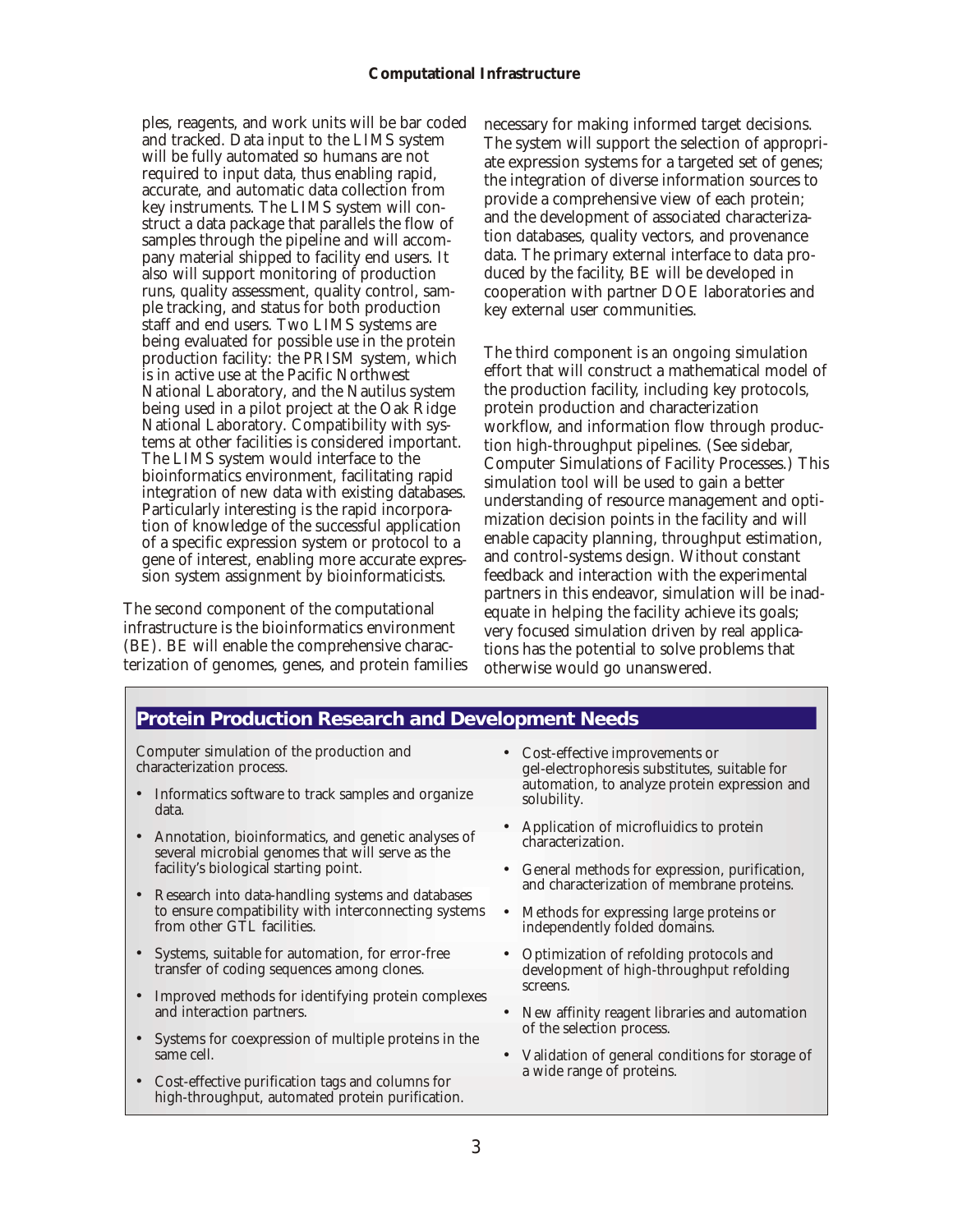# <span id="page-3-0"></span>**Computer Simulations of Facility Processes**

Setting up the protein production facility will require a great deal of careful planning and optimization to ensure that all parts of the protein-production process run at maximum efficiency. Even incremental improvements in one part could translate into large cost savings, leading to tremendous opportunities for lever aging modeling and simulation to ensure that the facility performs in the most efficient and cost-efficient manner. The DOE complex has great expertise in computer modeling and massively parallel computing, so much of the required simulations technology is readily available. Several potential opportunities in which modeling and simulation could greatly increase Facility I's effectiveness are outlined below.

*Design of expression strategies*. Perhaps the most important step in mass production of proteins is an effective expression strategy for each protein. Unfortunately, many different expression strategies exist for different proteins, and predicting which will be the most effective for a previously uncharacterized protein is often difficult. Trying different expression strategies can be the rate-limiting step in producing proteins, so informatics techniques that correlate protein sequence data with effectiveness of expression strategies will be highly useful.

*Design of detergents for membrane protein processing.* Membrane proteins are well known for their difficulty in production and characterization, yet their characterization is vital for a fundamental understanding of cell functioning. Much of the art and science of producing membrane proteins is focused around separating them from a specific membrane with their structures intact. This often is accomplished by detergents specific to each protein or lipid membrane combination. Experimentally testing the entire space of potential detergents for each new membrane protein is practically impossible, but molecular simulation could offer tremendous insight into which detergents would work best for conditions of interest. Techniques that "learn" about the effectiveness (or ineffectiveness) of different detergents can be used to train a molecular design algorithm to suggest the best detergents for the best compounds.

*Design of microfluidic process ing envi ron ments.* Any mass-production facility of this size will need built-in miniaturization wherever possible. This not only saves valuable space but also allows many processes to be carried out with smaller quantities of material, which is critical to some hard-to-express proteins. Because of this, microfluidics has great potential for playing a role in building devices to perform many or all steps in producing proteins. Tuning these devices for optimal performance is a tricky process, however, since each new design must be fabricated (often an expensive process for "one-off" designs) and tested. Computer optimization already has been used to design channels to keep suspended material from separating and to perform mixing using special geometrical designs.

## **Protein Production Process**

*Overview.* A facility capable of producing milligram amounts of tens of thousands of purified proteins per year is eminently feasible with the technology currently available, as demonstrated by the structural genomics centers and by commercial efforts in the pharmaceutical and biotechnology industries. Starting from complete genome sequences of a succession of microbes of interest to DOE missions, some of the facility goals will be to produce as many purified proteins (or protein complexes) as feasible from each microbe in forms and amounts that will be useful to the other GTL facilities and the broader scientific community; implement and improve tech-

nologies for obtaining difficult targets such as membrane proteins, insoluble proteins, and multisubunit protein complexes; and continually improve the efficiency and capacity of the overall production process. While less than half of the proteins specified by individual microbial genomes can be readily obtainable in functional form by today's technologies, this fraction is expected to increase substantially as processes and technologies improve.

Deliverables will evolve with user needs and desires. Proteins initially might be fused to a tag suitable for rapid purification, with the option of also producing each protein without any tags or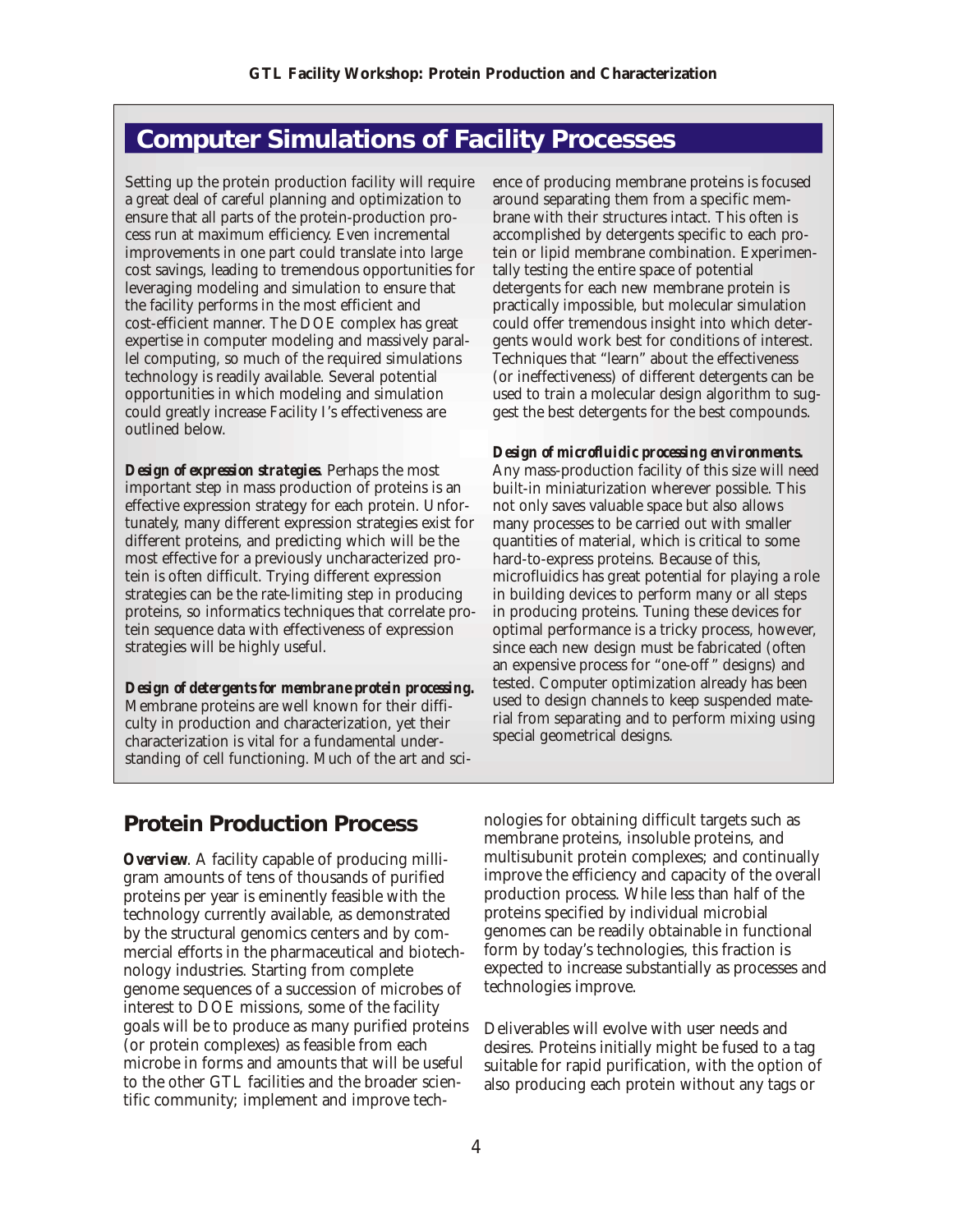fused to different affinity tags, fluorescence tags, or other entities, depending on demand. Equally important will be sequence-verified expression clones and protocols for obtaining each protein in the desired form, the ability to generate new types of fusions as the need arises, and, for analysis of function, the potential to transfer coding sequences to vectors suitable for expression of tagged coding sequences in the original host.

The facility must be able to produce and archive at least 10,000 purified proteins a year at the 1to 10-mg scale and to produce and distribute hundreds at the 100-mg or larger scale. All expression clones will be archived to allow the facility to produce additional amounts of any proteins as needed or to distribute expression clones to dispersed research groups. Potentially useful modes of distributing purified proteins might be large amounts of single proteins in solution, small amounts or pools of individual protein solutions arrayed in microtiter plates or on glass surfaces (i.e., protein chips), all suitable for analyzing enzyme activities, ligand binding, protein-protein interactions, and such. Useful sets might include all available proteins from individual microbes, sets of proteins involved in specific metabolic or signaling pathways, or sets of orthologs or homologs of the same types of proteins from different microbes. To carry out its distribution responsibilities, the facility must have an efficient inventory-and-retrieval system and substantial arraying and chip-making capabilities. Comprehen sive information about the production history and characterization of every product must be readily accessible to users through the Internet.

Specifying in detail how an integrated, highly auto mated, high-through put prote in-production process tailored to GTL goals would look in 5 years is complicated by many viable alternatives for each production step and technology's continuing evolution. A generic production process could use current technology, but specific choices in engineering a production center would depend on such factors as the state of technology at the time decisions are implemented, suitability for integration into an automated production process, expected cost and efficiency of different alternatives, and the specific deliverables desired. Absolutely crucial to success will be comprehensive systems for process management, data and

materials tracking, communication, and integration with the needs of other GTL facilities.

To maximize the facility's efficiency and impact, a research and development network of laboratories should be established for close interaction to optimize protocols and help implement the initial production process. Incorporating existing expertise at distributed sites will be an effective means of transferring new protocols, reagents, and expertise.

*Bioinformatics*. The first stage of the production process must be a comprehensive informatics analysis of each complete genome's coding sequences to be expressed as proteins. Prediction of such sequences depends on the latest tools, including comparisons with non-redundant known and predicted proteins, searches for protein-family or motif signatures, and placement into known protein families. Each predicted protein must be annotated as fully as possible (with regard to known or predicted functions) and linked to relevant sources of information.

Equally important is computational analysis and prediction of the physical, chemical, and biochemical properties of each protein to be produced. This process would include predictions of secondary structures, structural domains, isoelectric point, potential modification, secretion or localization signals, potential membrane insertion or association, potential ligand-binding motifs (e.g., metals, ATP, and cofactors), potential inclusion in multiprotein complexes, and potential interaction partners. As information accumulates in the facility and elsewhere, it also may be possible to predict sequences that influence the ability to produce proteins from clones, such as sequences that may cause pausing or frame-shifting in translation or signals for degradation. Improvements in the ability to predict whether individual proteins are members of tightly associated multiprotein complexes will be particularly important, as individual proteins from such complexes expressed without their inter acting partners are likely to be insoluble or unstable.

A comprehensive informatics analysis should allow the grouping of any genome's proteins according to their like lihood of being well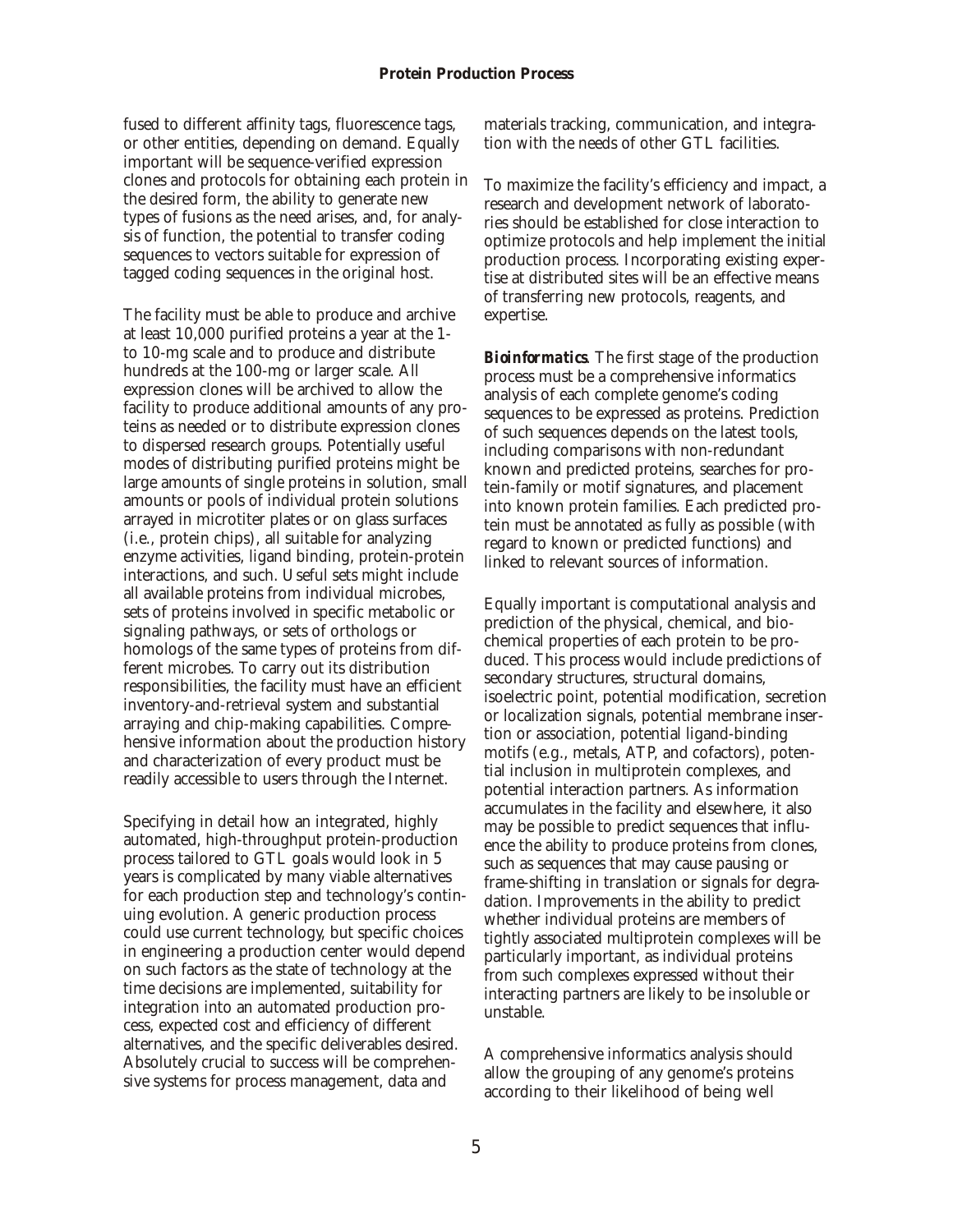expressed and soluble. This analysis could serve as the basis for assigning coding sequences to different pathways for expression and protein purification, thereby improving the efficiency of the production process. An important facility product should be the generation, testing, and improvement of these informatics predictions, taking advantage of complete tracking of production out comes and mining the data for informative correlations between amino acid sequence and expression behavior.

*Clone Construction.* Once the coding sequences to be expressed are identified and classified, the cloning, expression, and purification pathway for each protein must be laid out. This process will evolve with experience but should be specified completely in software. Cloning will include selecting the appropriate vectors, designing oligonucleotide primers for the polymerase chain reaction (PCR), specifying how each PCR product is to be processed and inserted into the appropriate vector, and identifying the transformation process and host. In designing PCR primers, the potential for generating mRNA secondary structure that would occlude the translational start site should be evaluated and, if necessary, minimized by selecting among synonymous codons for the first few amino acids. Factors that affect vector selection might include the predicted expression out come (soluble, membrane associated, need for inter action partner) and the presence or absence in the coding sequence of specific restriction endonuclease recognition sites that might affect cloning. Cloning and the software that interfaces with it must be modular, allowing easy modification or replacement in response to inevitable changes in goals, vectors, protocols, and automation.

Amplification and cloning technology is not foolproof, so replicate clones must be carried through the process and a correct clone identified by DNA sequencing of the entire coding sequence and critical adjoining vector components. Such quality control is essential because enormous downstream efforts will rely on each clone's correctness and rapid availability. Thus, a DNA sequencing capacity that can handle the most rapid anticipated rate of initial clone production must be an integral part of the facility. Based on current experience, four isolates would be sequenced from each of two types of clones for

each protein (a total of eight). One clone would carry the coding sequence in a form suitable for error-free transfer to various vectors for expression as the native protein or coexpressed with interacting partners. The second clone would be capable of expressing the protein fused to an affinity tag suitable for rapid purification. One correct isolate of each type and its purified plasmid DNA would be archived; the remaining isolates would be discarded.

The requirement for error-free expression clones means that any clone generated by PCR must be validated by DNA sequencing. Reliable, efficient, and flexible error-free transfer of coding sequences among different vectors is urgently needed. This need arises because of the probable demand for many different (currently unpredictable) fusion products for each protein, the necessity of combining different coding sequences for coexpression to produce protein complexes, and the anticipated need of other GTL facilities for transfer of coding sequences to vectors for expression of tagged proteins in their original host. Performing such transfers by PCR is likely to impose a significant overhead of DNA sequencing to verify clones. Systems for transfer of DNA fragment from one vector to another through recombination (i.e., lambda insertion or Cre/lox) are attractive but add eight or more additional amino acids within the coding sequence to create the protein fusions, which may or may not modify the protein's structure and function. At least one integrated system with greater flexibility for error-free transfer of coding sequences to fusion or coexpression vectors is under development but has not yet reached the stage of extensive testing. Developing and validating cloning systems suitable for automated, error-free transfer of cloned coding sequences among vectors or for coexpression to produce protein complexes are high-priority near-term activities. Their success could have a substantial impact on the efficiency and success of other GTL facilities.

Generating and archiving a recombinant clone starting from PCR primers and template DNA is a linear process that requires a week or longer. PCR amplification, processing of the PCR product, insertion into a vector, transformation of the host cell, and plating for single colonies typically will take 1 to 2 days. The slowest individual step is to grow a colony from a single cell, which typi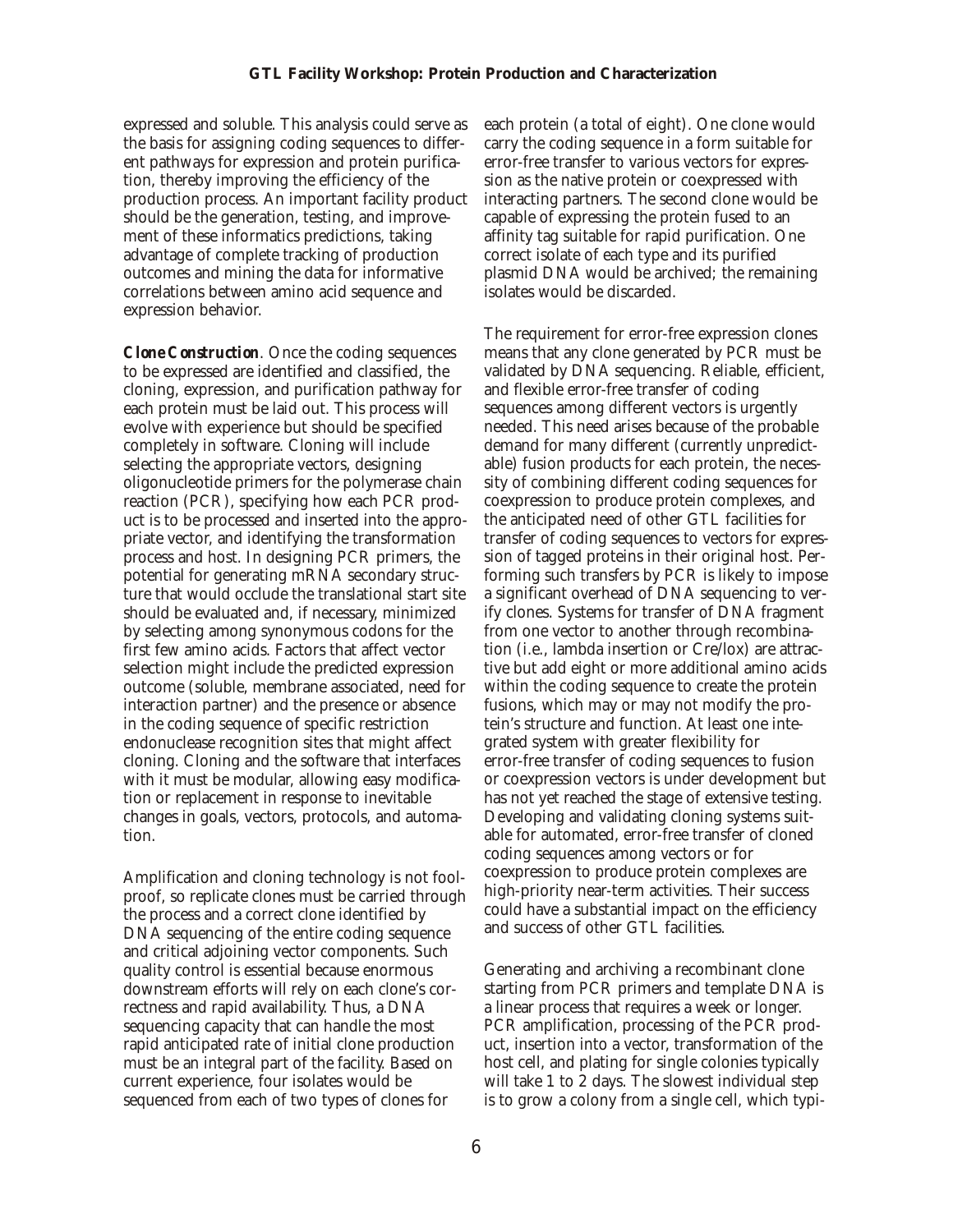cally takes 18 hours or more and must be done twice sequentially, first to obtain the initial transformant and then to obtain a pure culture. Plasmid preparation and DNA sequencing to validate the clone typically would take another 2 days. Except for PCR and DNA sequencing, the same processes are involved in transferring coding sequences among vectors or transferring clones among hosts. In small-scale operations plating, picking single colonies, and inoculating cultures usually are done manually. To achieve the through put envisioned for the protein production facility and to minimize errors, however, these processes must be automated on a scale that can process at least a thousand clones a day reliably and without cross-contamination.

*In Vivo Expression and Purification.* As expression clones are obtained, they will be tested for expression level and solubility. Some systems, such as the widely used and powerful bacteriophage T7 gene expression system, require that the expression plasmid be transferred to a special host. Recently developed auto-induction procedures greatly simplify the automation of expression and solubility testing in the T7 system, which can be readily accomplished with 100  $\mu$ L or less of culture in plate format. Cultures may be lysed very simply and soluble and insoluble fractions separated by filtration in 96-well format. A potential bottleneck is the use of gel electrophoresis to analyze total soluble and insoluble fractions. The method is highly informative, but sample loading, gel staining, and capturing images of stained gels electronically are tedious and difficult steps to automate. Alternative methods should be explored for automated generation of required information, perhaps taking advantage of affinity reagents, automated microfluidics, or mass spectrometric methods.

Well-expressed, sufficiently soluble proteins can proceed directly to small-scale production and purification. Cultures grown in parallel in auto-inducing medium in shaking baffled vessels can readily produce hundreds of high-density, well-induced cultures suitable for automated purification procedures that generate purified proteins on the  $1-$  to  $100$ -mg scale. Purification capacity must be at least 96 proteins per day. Automated protein purification on this scale currently requires the initial use of affinity tags. Following the affinity step with automated

size-exclusion chromatography would increase purity, provide information about solution size and oligomerization, and place the protein in the desired buffer. Portions of the purified protein would proceed to a pipeline for purity tests and a standard battery of characterizations of physical, chemical, or biochemical properties. The remainder would be aliquoted for storage. Developing conditions for long-term storage, from which use ful protein can be recovered reliably, will be essential. After testing and characterization, aliquots of stored protein would be available for distribution to users in ways to be determined.

*In Vitro Synthesis*. In vitro expression systems derived from Escherichia coli or wheat germ have been implemented recently for high-throughput protein production in Japan. Such systems may be particularly effective for rapid coexpression testing of different protein combinations, screening for protein activities or interactions, and producing proteins under conditions difficult to achieve in vivo. In vitro expression is driven from PCR products (or plasmids) with T7 RNA polymerase, and the ability to use the same vectors for in vivo and in vitro expression could be a big advantage. An in vitro expression module in this facility could test possible uses and the cost-effectiveness of different combinations of in vivo and in vitro expression for different purposes. Developing resident expertise with in vitro synthesis of proteins will be important for the protein production facility's future success.

*Chemical Synthesis*. Another route to protein production is total chemical synthesis. Over the last few years, several technical advances involving chemical reactions and the use of protein-splicing inteins have permitted the ligation of short (*i.e.*, 20-mer) peptides into longer polypeptides. All of a proteome's short proteins  $(i.e., < 60$  amino acids) are envisioned to be synthe sized chemically in an expedient manner; difficult-to-express proteins less than 200 amino acids long would be attempted by chemical ligation. One appeal of chemical synthesis is that post-translational modifications, unnatural amino acids, and reporter groups such as biotin, fluorochromes, lanthanides, and isotopes can be designed readily into such proteins.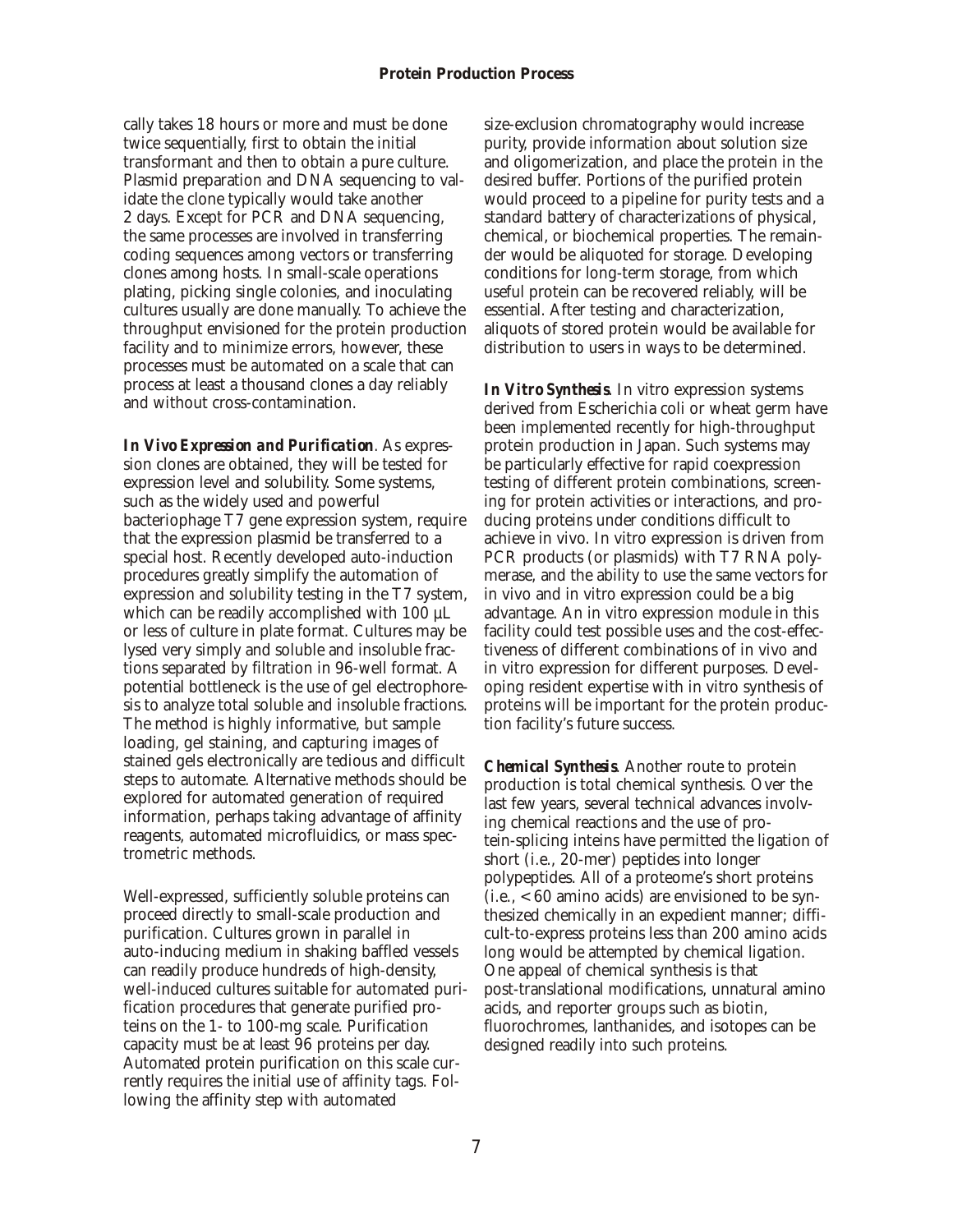*Challenges*. Only about 30 to 50% of proteins specified by a microbial genome are expected to be well expressed and soluble enough to pass directly through a standard production and purification pathway. Membrane proteins and secreted proteins are important classes that usually can be identified by sequence analysis but are difficult to obtain by standard methods. Some membrane proteins can be produced in reasonable amounts in standard expression systems in *E*. *coli*, but this has not been the general experience. Most membrane proteins cannot be purified with the standard methods for soluble proteins, so development of general methods for extraction, purification, and characterization will be necessary to purify significant fractions of membrane proteins from individual microbes. (See sidebar, Production of Membrane Proteins.) Some secreted proteins may be obtained simply by cloning without the secretion signal, but others may be more readily obtained by expressing in configurations where they are secreted.

Another important class of insoluble or unstable proteins consists of members of multiprotein complexes expressed in the absence of their interacting partners. Informatics analysis sometimes can identify these proteins and their partners, and the capacity to make reliable identifications should expand as the body of information about protein interactions and microbial protein complexes increases. In particular, protein complexes will be a focus of the Facility for Characterization and Imaging of Molecular Machines, and information produced there should rapidly improve the overall ability to predict protein complexes in microbes. If protein complexes can be solidly iden tified in the initial proteome annotation, components can be coexpressed in cells and purified as assembled complexes. Proteins that are insoluble or appear to be poorly expressed are candidates for unidentified or tentatively identified complexes. If any information can be inferred about potential interaction partners, tests of coexpression would be desirable. In vitro expression may be ideal for rapid tests of likely combi-

nations of proteins, since coexpression can be obtained simply by adding mixtures of expression plasmids (or even PCR products) directly to the translation mixture. If soluble complexes are identi fied in this way, clones for coexpression in standard expression systems could be generated.

Lack of an interaction partner probably is the reason for a significant number of insoluble or poorly expressed proteins, but other possibilities include improper folding, insufficient amount of a needed chaperone, presence of degradation signals, and problems in the translation process. Screening insoluble proteins under a range of refolding conditions has been remarkably successful in obtaining soluble and active proteins. Careful characterization is needed, however, to distinguish correctly folded proteins from microaggregates or soluble protein micelles. A high-through put refolding capability will be essential for the facility. Certain fusion partners appear to promote folding or solubility in at least some cases, and a systematic test of their general applicability might be warranted in the facility's context. Large proteins tend to be poorly expressed, and systems with improved expression of large proteins might be identified. Another strategy is to attempt to clone and express independently folded domains, either by random sampling or by informatics predictions. Systematic out come analysis for every protein that goes through the production process may identify causes for other types of failure and point to remedies that could be implemented in the facility.

*Summary.* Protein production will involve a highly diverse and complex set of pathways and processes that will evolve continually. To maintain cutting-edge performances, the facility will rely on a distributed network of laboratories engaged in developing technologies critical to the needs of the facility. An ongoing simulation effort of key facility procedures will optimize these processes and enable facility goals to be achieved.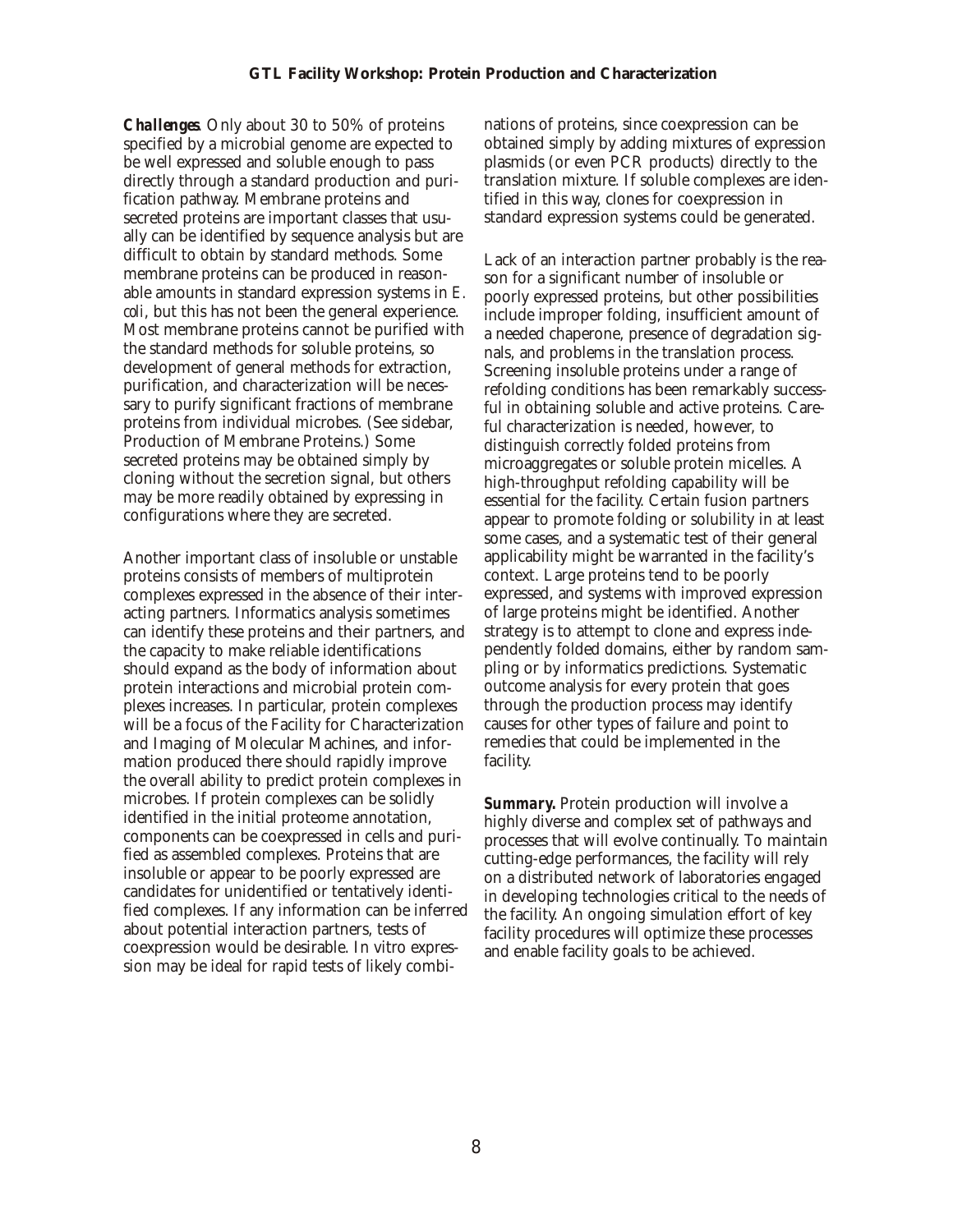# **Production of Membrane Proteins: Challenges and Solutions**

Membranes and their associated proteins compartmentalize specialized machinery that provides the means by which cells and organelles communicate, generate energy, take up nutrients, excrete wastes, trans duce signals, and build gradients of ions and other small molecules used to fuel all normal cellular activities in healthy organisms. In any organism, roughly one-third of genes revealed by genomesequencing programs encode membrane proteins. Unfortunately, membrane-associated proteins have been notoriously difficult to purify in quantities sufficient for extensive biochemical studies. For significant advances to be made in studying membrane proteins, innovative strategies are needed for iden tification, expression, purification, characterization, and structure determination of membrane proteins.

Areas for improvement include:

*Identification.* Improvements are necessary in bioinformatics capabilities to enhance recognition of genes encoding membrane proteins. Especially lacking are methods for reliable prediction of the number and location of membrane-spanning domains, their secondary structures, and their transmembrane topology. Identification transmembrane protein sidedness will imply potential sites for ligand binding and protein-protein interactions.

*Expression.* A variety of heterologous expression systems must be developed, adapted, and employed because no single system is likely to prove useful for all membrane proteins. The protein production facility must be capable of expressing membrane proteins in *Escherichia coli* and alternative prokaryotic hosts, yeasts, insect cell culture, Semliki Forest virus culture, and mammalian cell culture. Vectors or systems that couple expression of membrane protein biogenesis partners, chaperones, and protein ligands should be designed and employed within every heterologous expression system. Since

expression in some systems will be at lower levels than those observed for soluble proteins, highly sensitive methods must be developed to assess membrane protein-expression levels.

*Purification*. High-throughput assays must be developed that can screen protein-detergent or protein-lipid interactions and monitor the integrity of membrane proteins during extraction and purification. Success in purifying membrane proteins that retain native functionality will be aided by the continued evolution of "designer" detergent and lipid molecules and by thorough characterization of membrane lipid content in each native organism. If the expression systems above do not yield natively folded, functional proteins, capabilities will be required for purifying and defolding membrane proteins from inclusion bodies.

*Characterization.* High-throughput biophysical and biochemical assays that determine the integrity and purity of target membrane proteins will be needed for quality control. These methods include mass spectrometry (for confirming molecular identify of the purified materials and evaluating their chemical purity), sizing high-performance liquid chromatography (for evaluating sample integrity), quasielastic or dynamic light scattering (for determining the molecular masses of protein-detergent complexes and oligomeric states of purified membrane proteins), and circular dichroism and Fourier transform infrared spectroscopies (for estimating secondary structure content of proteins in detergent micelles and lipid bilayers). For determining the activity of hypothetical membrane proteins, a battery of enzymatic and binding assays used for soluble proteins must be adapted to conditions that require the presence of detergent or a lipid bilayer. Characterization of purified membrane proteins potentially may be assisted by affinity reagents that stabilize them throughout the process.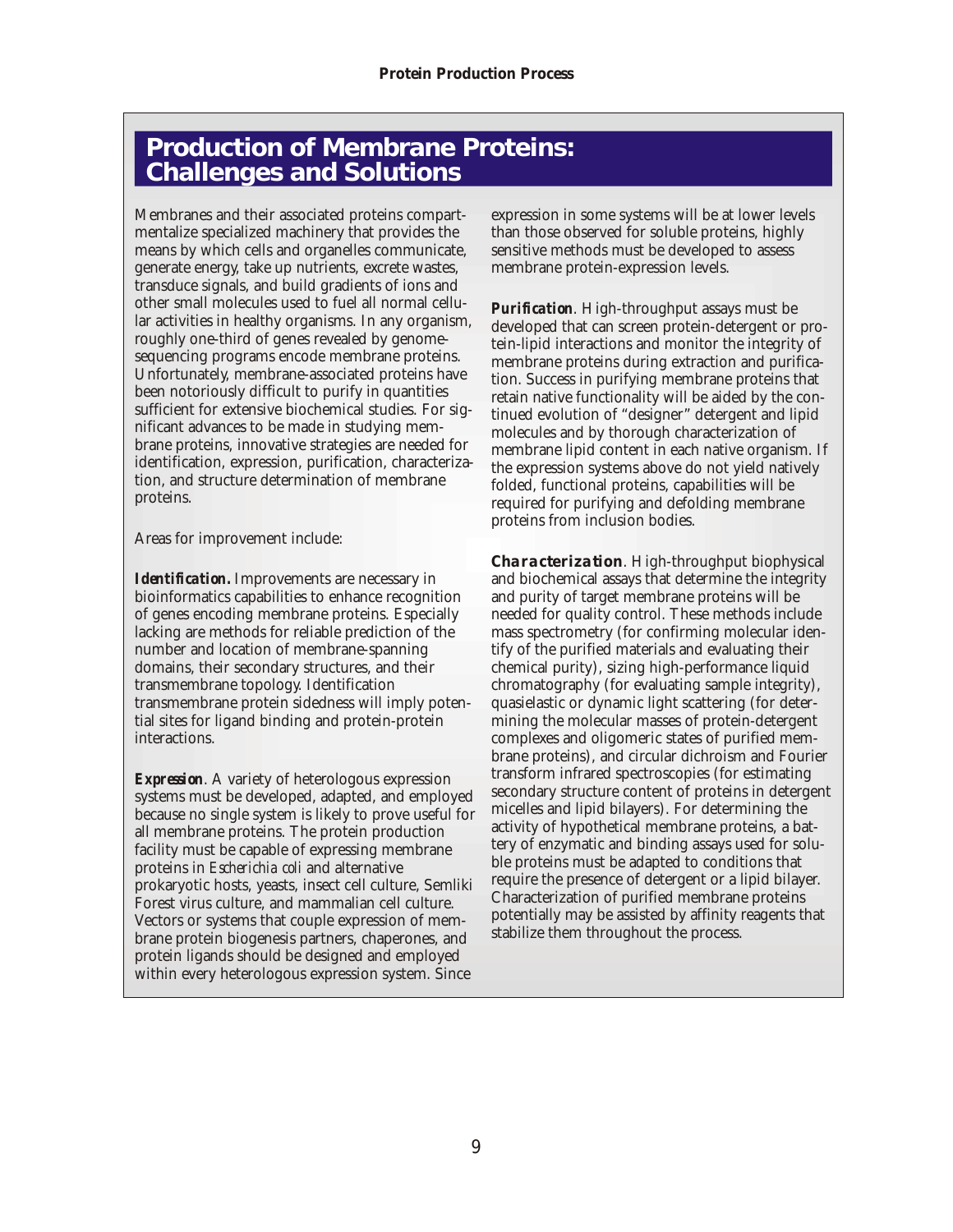## <span id="page-9-0"></span>**Protein Characterization Process**

The ultimate goal of the protein production facility is to provide the resources needed to create a dynamic knowledge base for understanding a living system. This facility will supply reagents (proteins, affinity reagents, and clones for protein production) to users in the science community and to the other three GTL facilities. Characterization and utilization of these reagents is essential to ensuring their quality and maximizing the return on GTL's scientific investment. The facility will fulfill both production and R&D roles integrated through process controls and rigorous information-management architecture and reporting requirements.

Standards and consistency of characterization data will enable an understanding not achievable by comparisons of data obtained by multiple labs under various conditions. Especially in the project's early stages, distributed end users should be allowed to verify a subset of facility characterizations. This will validate the quality-assurance program and represent an important confidence-building measure. Examples of analytical methods that should be considered in the initial suite of characterization capabilities in the facility include:

- Capillary sequencing to validate the clone or DNA template producing the protein or affinity reagent.
- Proteolytic-digest mass spectrometry to compare predicted and analytically measured molecular weight and amino acid sequence.
- Capillary electrophoresis or chromatography to monitor product purity and contamination. Mass spectrometric analysis also can contribute significantly to establishing product purity.

Examples of methodologies to evaluate and monitor protein and affinity reagent solubility, stability, polydispersity, and aggregation in solution include:

- Dynamic light-scattering measurements or scattering of other particles (e.g., X rays and neutrons) to probe at other length scales or resolving power.
- Differential scanning calorimetry to characterize stability.

• UV-VIS and fluorescence spectra using intrinsic chromophores and reporting dyes and tags.

Methods should be established for high-throughput characterization of elements of protein structure and dynamics. Although through put of the following methods might very widely, all would provide valuable information and can be envisioned to scale. Candidates include:

- UV-VIS and fluorescence spectroscopies, again using intrinsic or extrinsic chromophores.
- Circular dichroism, especially with short-wavelength synchrotron radiation.
- Single- and multidimensional nuclear magnetic resonance spectroscopies for identification of folded and unfolded proteins and protein segments. Multidimensional spectroscopies (e.g., 1H-15N HSQC) have the advantage that they can provide more specific and unequivocal information but require  $\sim$  0.3- to 1.0-nm concentrations of isotopically labeled proteins.
- Partial proteolysis or  $D_2O$  exchange and mass spectrometric analysis for identification of ordered and disordered regions of the protein.
- More specialized analysis tools for isotopic composition of labeled products: carbohydrate, lipid, detergent, metal, and cofactor content; and presence or absence of fusions and affinity and reporter tags.

Since the ultimate goal of GTL is to understand how proteins produced by this facility function within molecular machines, initial assays that would contribute directly to understanding function would be very useful. There are advantages and disadvantages to performing functional screens at the facility rather than at individual user laboratories. Detailed investigations of protein function requiring significant resources devoted to a specific protein's peculiarities are more efficiently performed in a distributed network of user laboratories where in-depth knowledge can be best applied to specific problems. For many technologies, however, economies of scale and uniformity in measurement of quality-assured materials argue for a single facility. Several examples include high-through put assays for ligand, cofactor, and protein binding, as well as enzyme activity.

A distributed network of characterization is one model to consider. This model would engage a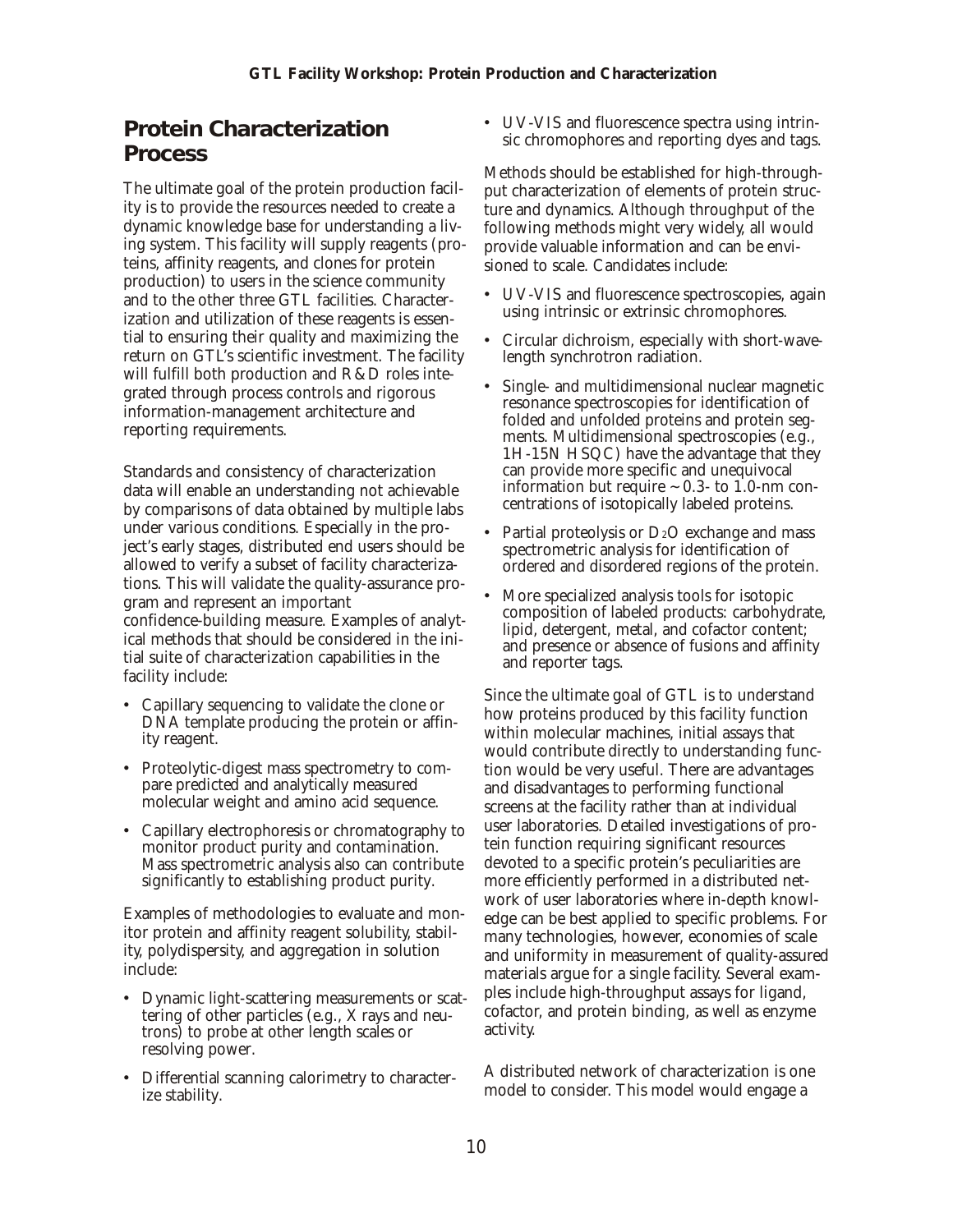<span id="page-10-0"></span>wider community and utilize intellectual and capital resources for characterization beyond the facility. An additional advantage of a distributed characterization network is that the users become true collaborators vested in the results. This proposed model presents a number of challenges from data standards to investigator expectations for data sharing and intellectual property.

A tiered network of characterization needs should be established for the protein production facility and piloted over the next few years. DOE must invest in pilot projects to adapt existing technologies to high-throughput analysis of proteins and affinity reagents on platforms that would interface well to upstream and downstream processes. Pilot projects also would establish and validate experimental and data standards, implement a single information-technology system to reliably capture and share information with downstream users and the national scientific community, and establish a communication protocol to accomplish these goals.

# **Affinity Reagent Production**

One of the facility's stated aims is to provide affinity reagents against protein targets from any proteome. Although affinity reagents such as antibodies have been invaluable in studying protein function (see sidebar, What Have Antibodies Done for the Study of Proteins?), generating affinity reagents for thousands of proteins in a proteome will be a major challenge. Such an enterprise will require multiple cross-disciplinary components, including protein scaffolds, selection platforms, facile cloning procedures, modular vectors, automation, custom software development, and LIMS. Affinity reagents must be easily derived and usable in real-world experiments, and producing them in quantities and quality sufficient for carrying out such experiments should require minimal efforts.

*Scaffolds*. Monoclonal antibodies (mAbs) are stable proteins of high affinity and specificity that have been used in many research procedures, but generating them is time consuming and labor intensive and requires immunization of mice. It appeared 10 years ago that mAbs eventually would be replaced by single-chain fragments of

### **What Have Antibodies Done for the Study of Proteins?**

- Confirmed gene assignments by identifying proteins
- Determined protein levels under different conditions
- Identified and characterized post-translational modifications (>100 described)
- Localized proteins (tissue, cell, organelle)
- Identified function (inhibition or mislocalization)
- Identified interacting partners in complexes
- Promoted crystallization for structure determination

variable regions (scFvs) or fragments of antigen-binding domains (Fabs), which could be selected from large naive phage display libraries. Such libraries offered the advantages of diversity, high affinity, and specificity in a potentially high through put format; eliminated the use of animals; and avoided problems of poor immunogenicity. While scFvs and Fabs have been very successful in some cases and essential in the development of antibody therapeutics, they often have suffered from poor stability and low expression yields. These limitations have prompted scientists to search for improved scaffolds that offer properties more appropriate for high-throughput proteomic applications (see sidebar, Attributes of the Ideal Affinity Reagent). In general, most of these scaffolds (such as domains derived from immunoglobulins, fibronectin, ankyrin, lipocalin, or protein A) offer promise in overcoming problems of working with antibody fragments as well as in enhanced stability and in the ability to bind their targets in inside cells.

Another promising scaffold is the green fluorescent protein (GFP), which has been engineered to contain antibody binding loops and combines the advantages of specific, sensitive, high-affinity mAbs with those of GFP (i.e., intrinsic fluorescence, high expression, stability, and solubility). In addition to protein scaffolds, peptides also have been used as affinity reagents. They offer some advantages in the study and identification of protein-protein interaction partners and sur-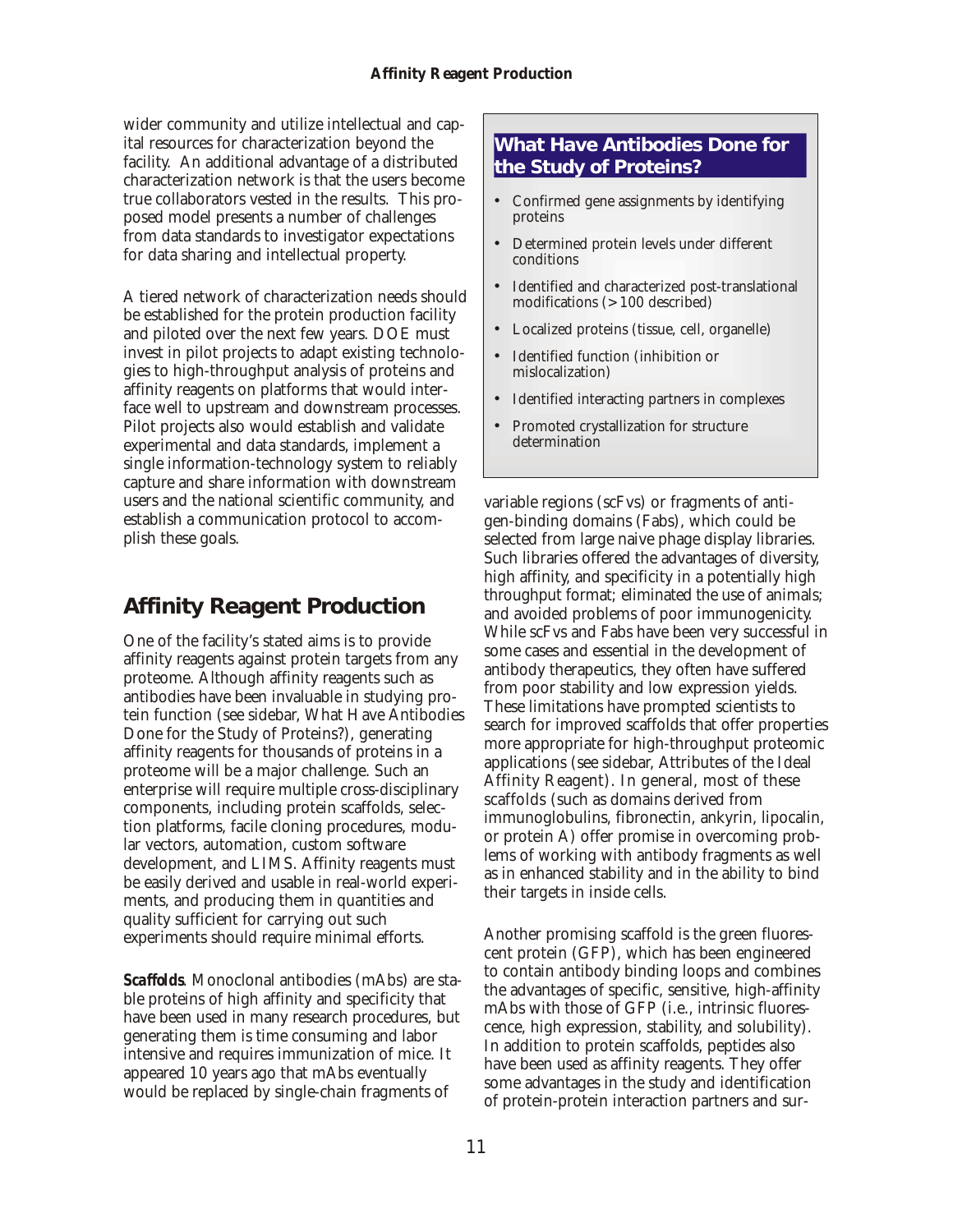#### **Attributes of the Ideal Affinity Reagent**

- Well displayed in all selection formats
- Functional production in all cellular compartments
- **Stable**
- **Monomeric**
- Expressed at high levels
- Selective, strong binding
- Intrinsic detection function
- Functionality instantly assessable
- Easy measurement of concentrations without purification

faces as well as enzyme inhibition, for which larger protein scaffolds are less well suited. Finally, DNA and RNA oligomers, termed aptamers, are a promising source of affinity reagents.

*Selection Platforms.* As different genome projects are in different phases of development, a single selection platform is unlikely to be appropriate for all genomes. Where purified proteins are available, physical selection methods (e.g., phage, yeast, or RNA displayed libraries) probably will be most effective. Although phage or mRNA displayed libraries most likely are amenable to high-throughput selection, yeast display will be extremely useful in characterizing selected binders where affinity and epitope identification can be carried out relatively easily. A system that permits rapid transfer of coding regions for affinity reagents from phage to yeast (and vice versa) may well combine the best of both platforms. When only the sequenced genome is available,

two-hybrid or protein-complementation genetic methods are likely to be most effective, eliminating the need to produce purified protein. In these methods, interaction between binding ligand and target confers survival on the cell containing the interacting pair.

*Downstream Use.* Whichever selection method is used, downstream use must be straight forward. As the selected affinity reagents are likely to be put to very varied uses (see sidebar, Antibody Methods Applicable to Affinity Reagents), they must be easily formatted for use in different systems. This requires robust and facile mechanisms to transfer specific binding reagents from selection vectors to use vectors (e.g., prokaryotic expression, yeast display, intracellular expression, enzymatic fusion, and immobilization vectors). Systems based on Cre/lox offer one solution, with libraries of affinity reagents flanked by nonhomologous lox sites created in selection vectors that can be moved easily on either the single clone or library scale into downstream use or screening vectors.

### **Antibody Methods Applicable to Affinity Reagents**

- Western blots
- Quantification assays (ELISAs, RIAs)
- Immunoprecipitation, mass spectrometry
- Immunofluorescence, immunohistochemistry
- Immunoelectron microscopy
- Intracellular perturbation
- Enzyme inhibition studies
- **Immunopurification**
- Protein/antibody arrays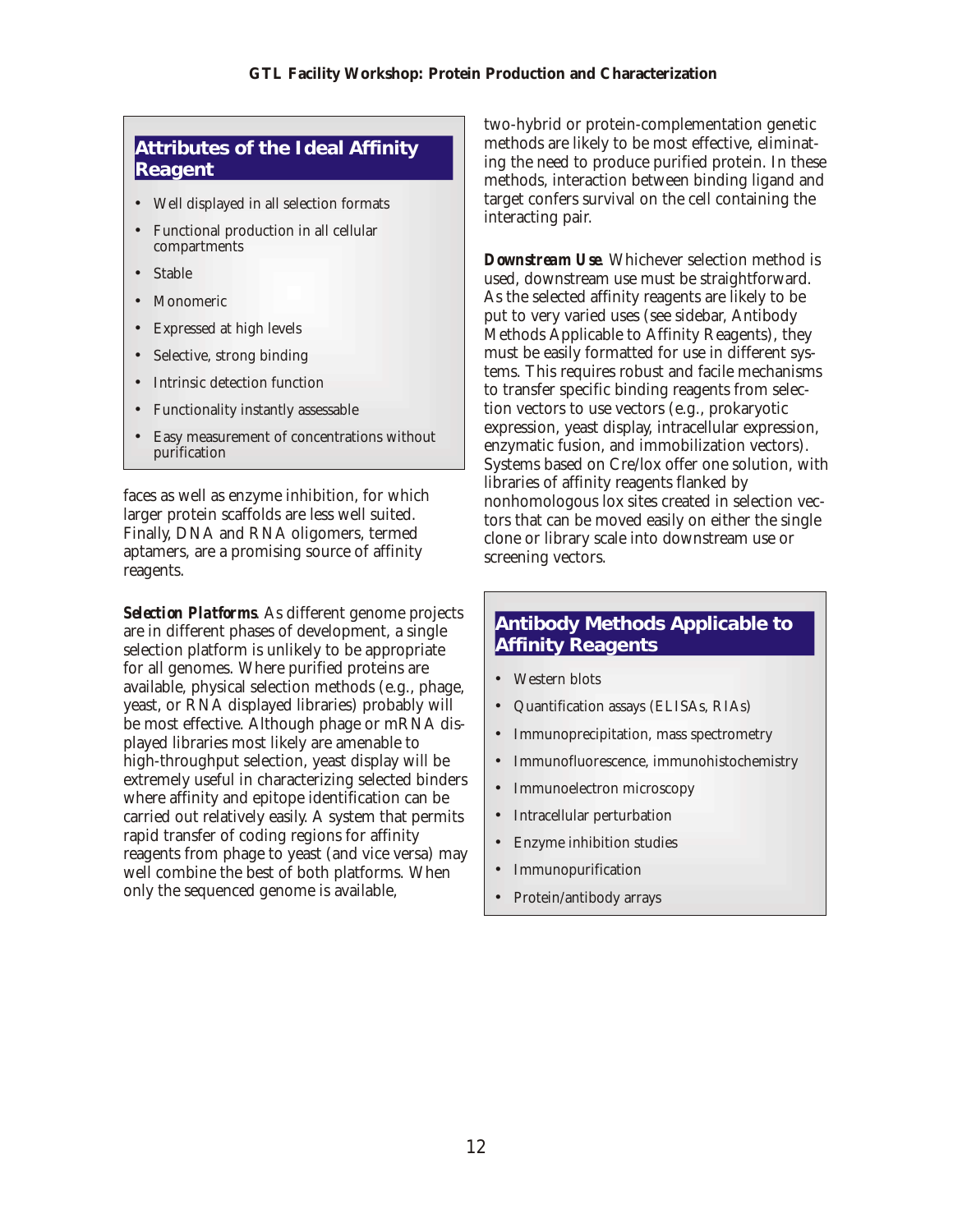<span id="page-12-0"></span>*Customers*. One of the many advantages for large-scale production of affinity reagents is completeness (see sidebar, Potential Advantages of Affinity Reagents on a Proteomic Scale). This concept has been well appreciated in the DNA chip arena, where the ability to assess the transcriptional activity of all an organism's genes, rather than a readily isolated or identified subset, has led to completely unexpected discoveries in gene activation. Only when completeness of coverage is available can insights of this kind be made. In addition, the provision of high-quality affin ity reagents on such broad scales will lead to greater collaboration and reproducibility among different experimentalists, as well as the elimination of animal use for immunization. Although initial customers probably will be DOE grantees, the facility likely will lead to unexpected scientific, bio technological, and commercial opportunities and thereby to an increase in the potential user base.

### **Potential Advantages of Affinity Reagents on a Proteomic Scale**

- Completeness: A set of affinity reagents for all gene products and post-translational modifications far more useful than a "sum of subsets" and allowing characterization and identification of unexpected protein roles
- Greater understanding of protein function on a proteomic scale
- Consistency of reagents leading to more reproducible interlaboratory experiments
- Elimination of animal use
- Facilitation of current research projects
- Low cost from economies of scale
- Forum for collaborations

## **Possible Education and Outreach Functions**

- Make a major attempt to extract generalizations about protein expression, purification, and characterization, and make them accessible to the general protein community.
- Initiate a Web site where instructions and cautions can be posted, collected, and organized.
- Teach courses onsite to disseminate accumulated knowledge and technical experience.
- Encourage visiting scientists and establish a minisab batical program to allow specific queries of the data set or to probe the effects of many variables. These studies are more efficient with high-through put facilities and a large number of proteins.
- Establish a fellows program to offer relevant formal affiliations with the facility to leading scientists around the country. This group could act as a board of scientific advisors to gain general acceptance of the concept; lend prestige, expertise, and visibility to the facility; and ensure that the facility is linked to the academic and industrial communities.
- Start an intern program for graduate students or postdoctoral fellows to work and learn.
- Form an information-sharing cooperative with various structural genomics centers around the country that will be generating data, protocols, and expertise while focusing on their target microbes.
- Share best-practice protocols used in solving technical problems and identifying robust, effective, reliable methods. Facility staff will accumulate extremely useful information that, if carefully written up and disseminated, would help the entire protein community. Many of these best practices already have been identified in other labs and centers, but they need to be accumulated, tested, refined, and made generally available.
- Conduct protein outreach by preparing effective materials and identifying outstanding spokespeople who can explain to Congress and the general public the value of protein research and why it is important in truly understanding the biological processes underlying all living organisms.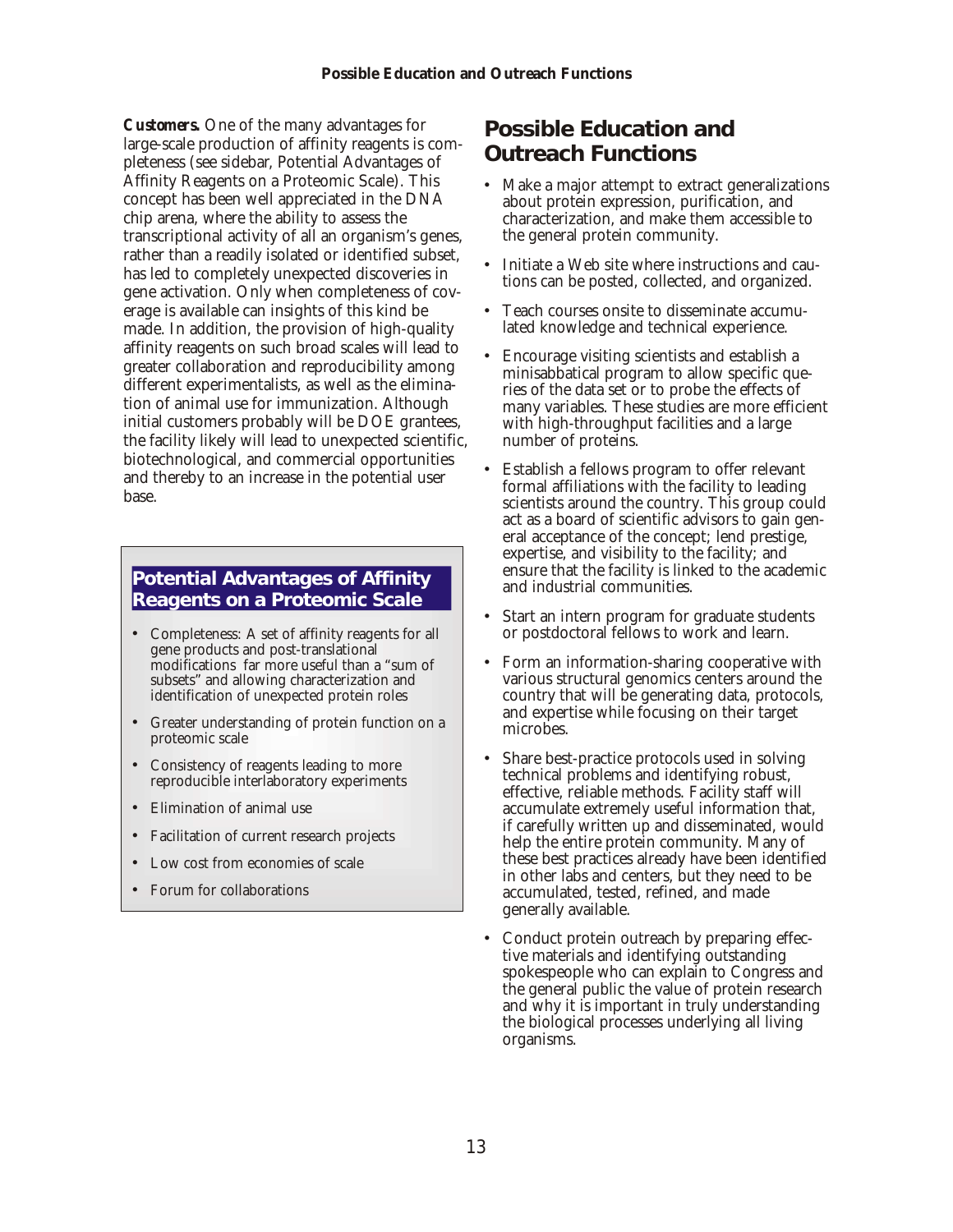# <span id="page-13-0"></span>**Facility Workshop Attendees**

# **May 29–30, 2003 — Argonne, Illinois**

| Name                      | Institute                                                                                 | E-mail                             |
|---------------------------|-------------------------------------------------------------------------------------------|------------------------------------|
| Eric Ackerman             | <b>Pacific Northwest National</b><br>Laboratory                                           | eric.ackerman@pnl.gov              |
| Joanna Albala             | <b>Lawrence Livermore National</b><br>Laboratory                                          | albala1@llnl.gov                   |
| Carl W. Anderson          | <b>Brookhaven National Laboratory</b><br><b>Biology Department</b>                        | cwa@bnl.gov                        |
| <b>Andrew Bradbury</b>    | Los Alamos National Laboratory                                                            | amb@lanl.gov                       |
| Jim Brainard              | Los Alamos National Laboratory                                                            | jbrainard@lanl.gov                 |
| <b>Richard Burgess</b>    | University of Wisconsin, Madison                                                          | burgess@oncology.wisc.edu          |
| Mark Chiu                 | <b>Abbott Laboratories</b>                                                                | mark.chiu@abbott.com               |
| <b>Frank Collart</b>      | <b>Argonne National Laboratory</b>                                                        | fcollart@anl.gov                   |
| Mark Donnelly             | <b>Argonne National Laboratory</b>                                                        | mdonnelly@anl.gov                  |
| <b>Charles Edmonds</b>    | National Institutes of Health<br>National Institute of General<br><b>Medical Sciences</b> | edmondsc@nigms.nih.gov             |
| David Eiznhamer           | <b>Advanced Life Sciences</b>                                                             | deizhamer@advancedlifesciences.com |
| John Flanagan             | <b>Brookhaven National Laboratory</b>                                                     | jflanagan@bnl.gov                  |
| Dax Fu                    | <b>Brookhaven National Laboratory</b>                                                     | dax@bnl.gov                        |
| Tony Grabski              | Novagen                                                                                   | Tony.Grabski@novagen.com           |
| Deborah K. Hanson         | <b>Argonne National Laboratory</b>                                                        | dkhanson@anl.gov                   |
| <b>Grant Heffelfinger</b> | Sandia National Laboratories                                                              | gsheffe@sandia.gov                 |
| Tom Holzman               | <b>Abbott Laboratories</b>                                                                | tom.f.holzman@abbott.com           |
| John C. Houghton          | <b>U.S. Department of Energy</b><br>OBER (SC-74)                                          | j.houghton@science.doe.gov         |
| Andrzej Joachimiak        | <b>Argonne National Laboratory</b>                                                        | andrzejj@anl.gov                   |
| Brian K. Kay              | <b>Argonne National Laboratory</b>                                                        | bkay@anl.gov                       |
| Mike Kennedy              | Pacific Northwest National<br>Laboratory                                                  | ma_kennedy@pnl.gov                 |
| <b>Steve Kennel</b>       | Oak Ridge National Laboratory                                                             | kennelsj@ornl.gov                  |
| <b>Steve Kent</b>         | University of Chicago                                                                     | skent@uchicago.edu                 |
| Rosie Kim                 | <b>Lawrence Berkeley National</b><br>Laboratory                                           | r_kim@lbl.gov                      |
| Youngchang Kim            | <b>Argonne National Laboratory</b>                                                        | ykim@anl.gov                       |
| Shohei Koide              | University of Chicago                                                                     | skodie@uchicago.edu                |